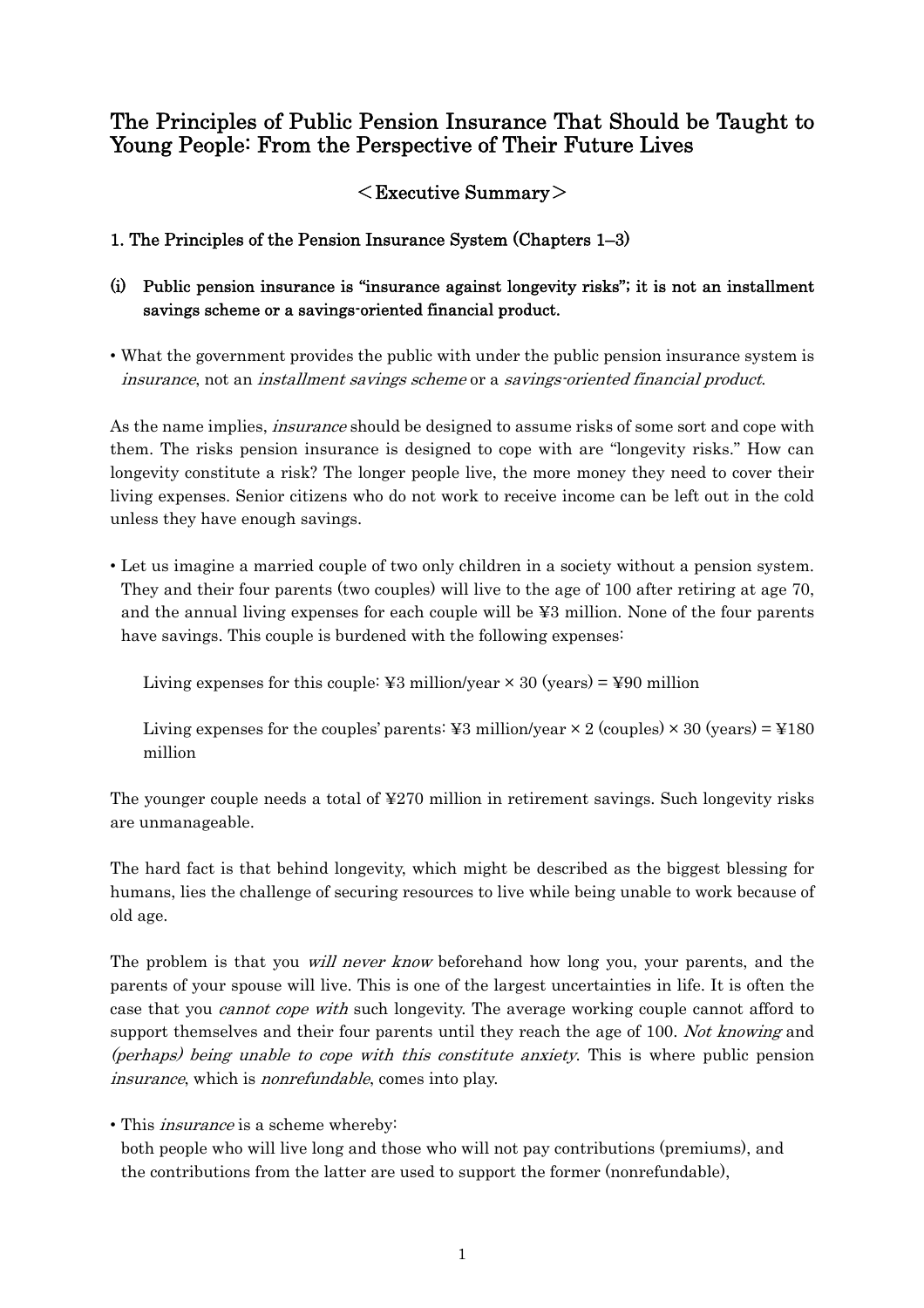in order to allow you or your parents to secure resources to live if you live long lives.

Under this scheme, the burden on the individual is limited to paying his or her contributions when they are in active service, which significantly increases the predictability of such a burden, reducing anxiety, or conversely, increasing assurance. This is bound to happen as a matter of principle.

## (ii) The phenomenon dubbed "generational inequality" and the phenomenon of an aging population with a declining birthrate are two sides of the same coin.

- The phenomenon dubbed "generational inequality" is explained based on "generational accounting," which accounts for the money flow between the public and the government under the pension system for different generations for comparison. This accounting does not constitute a new discovery; it only describes the phenomenon that more senior citizens and fewer children are resulting in a smaller productive population and a smaller national income, from a different perspective, using money flow.
- Generational accounting leaves much to be desired. Above all, it does not take into account the fact that insurance brings about assurance. Therefore, generational accounting fails to serve as a profit-and-loss statement for individual pension subscribers.
- Generational accounting assumes that the average individual in each generation dies at the average age of life expectancy, excluding longevity risks. It handles the public pension insurance system as if it were an installment savings scheme and compares the earning rates of such "savings" for different generations. The generational gaps thus identified are used to demonstrate the existence of "generational inequality."

 The analogy with an installment savings scheme without taking longevity risks into account hampers the proper understanding that public pension insurance is insurance by definition; it serves as a hotbed for meaningless discussion surrounding "generational inequality."

• The expression "generational inequality" is *harmful* in that it is resulting in young people who are on a weaker economic base and more vulnerable to longevity risks distancing themselves from the insurance function of the pension system.

#### (iii) The burden of supporting the elderly under the pension system is measured by the amount of benefits paid, not by the amount of contributions collected.

- First, the "burden" on the working population is defined as the "reduction in consumption to support retired seniors," in order words, "a reduction in living standards for the working population."
- Under a pension system involving reserves, the burden should be measured by the amount of benefits, not by the amount of contributions, in two phases: (i) the phase in which contributions continue to exceed benefits (the pension balance in cash flow is in the black),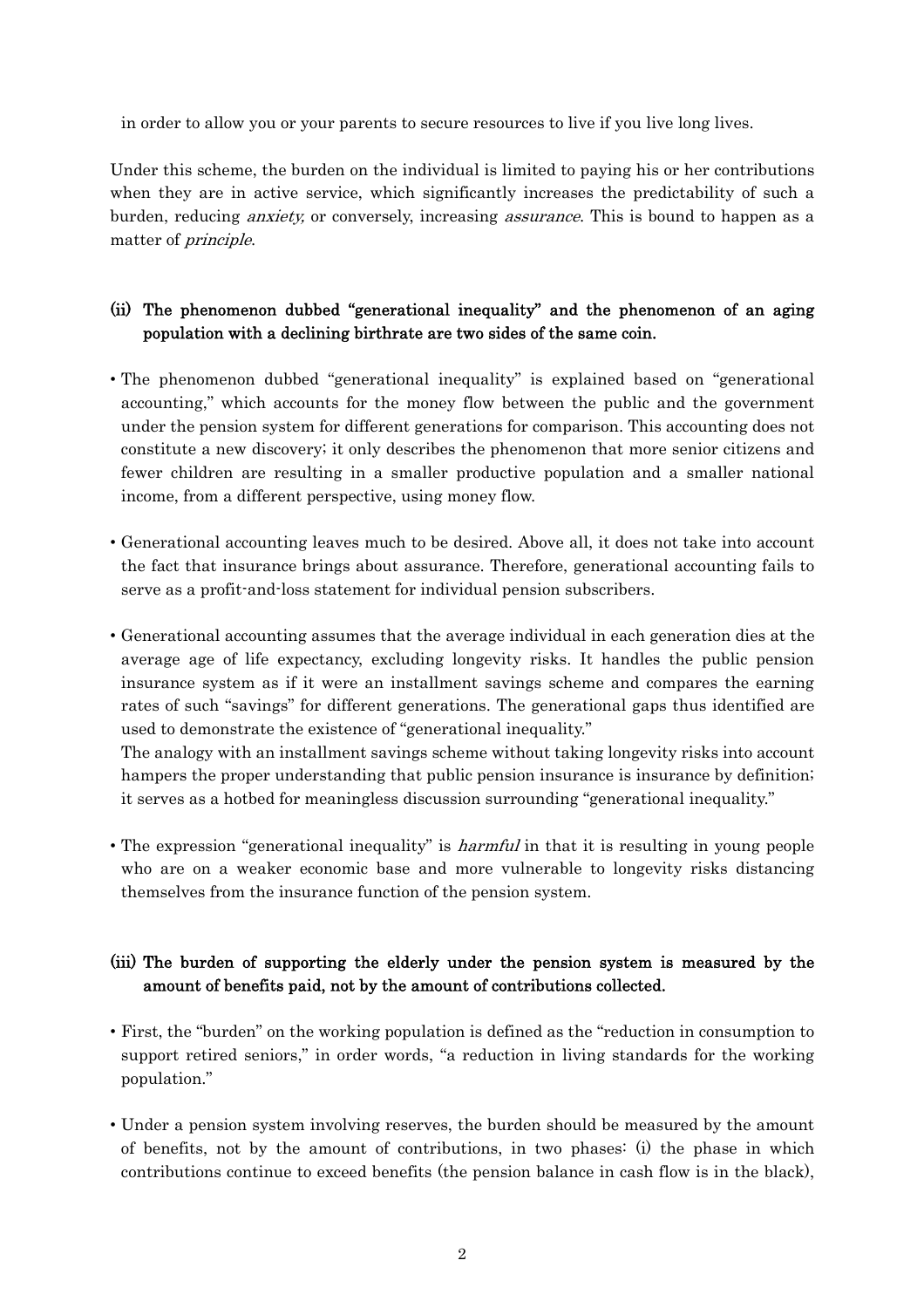accumulating reserves; and (ii) the phase in which benefits exceed contributions (the pension balance in cash flow is in the red), breaking into reserves. Suppose, for example, that benefits total 100 units whereas contributions total 120 units and that the difference of 20 units becomes a reserve fund at the hand of the government. What will become of the difference?

The answer depends on the fiscal system. Under the Japanese system, the reserve fund generated as the difference between the contributions (premiums) and the benefits under public pension insurance are used to purchase government bonds or invest in stocks. If the reserve fund is diverted to government bond purchase, the need for the public to buy government bonds to cover fiscal spending will decrease accordingly. If it is diverted to stock purchases to cover corporate investment, the need for the savings of the public to be spend to buy stocks will decrease accordingly. In other words, a part of the savings the public needs to build up to sustain national economic activity is achieved in the form of a reserve fund (20 units).

In sum, the real burden on the working population is represented by benefits (100 units), not by contributions (120 units). This is because the consumption of the elderly increases by the amount equal to 100 units in benefits—the amount affecting the consumption of the working population.

If you see things only within the scope of the pension system, you will likely "misinterpret the burden of supporting the elderly."

• In the case where benefits exceed contributions, the gap is filled by breaking into the reserves, or more precisely, by selling off working assets.

A sell-off is a transaction, which entails a buyer. The seller is the government whereas the buyer is the public. Who among the public? It must be the working population, who save part of their income.

If the working population are to be the buyer, they have to reduce their consumption to save. They thus shoulder the *burden* in the form of a reduction in the consumption of the working population to support the elderly, in other words, a reduction in living standards for the working population.

The act of breaking into reserves (selling off working assets) represents the process of making the working population slash their consumption, which in turn reduces demand for goods and services, and thus generating funds to finance the consumption of goods and services by the elderly. This proves wrong in the argument to the effect: "In the face of an aging population with a declining birthrate, the Japanese economy will shrink, making it impossible to sustain the pension system with the pay-as-you-go system; it will be all right, however, to adopt the funded system and secure large reserve funds accordingly."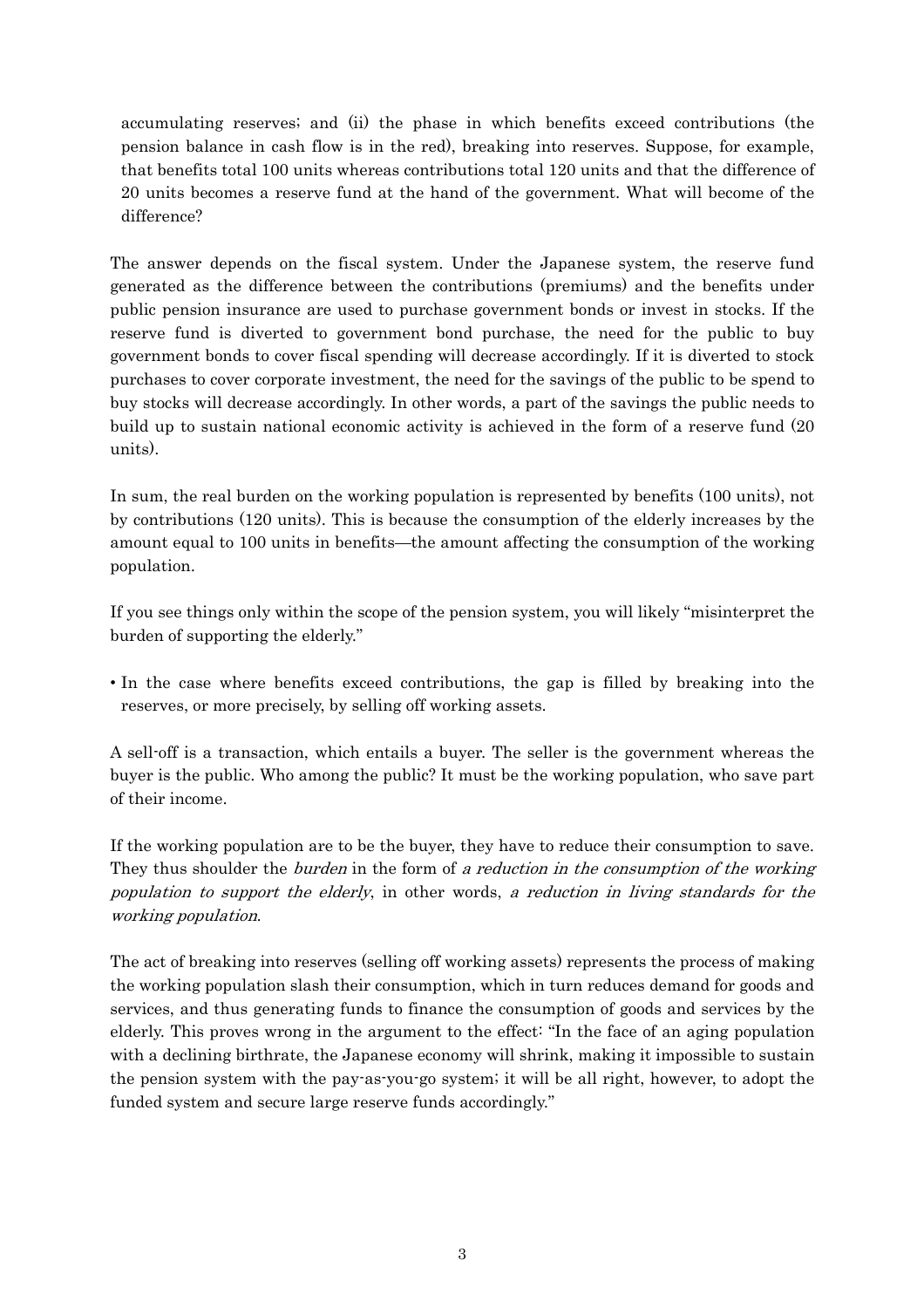#### (iv) The funded system does not provide a solution to the phenomenon dubbed "generational inequality."

- As the burden is measured by benefits, the mere adoption of the funded system will not change the burden on younger generations. Thus the funded system will not resolve the phenomenon dubbed "generational inequality."
- If reserves are to be broken into, national income must be large enough at that point in time. This proves wrong in the argument that a funded system should be adopted because of concerns about the pay-as-you-go system as national income is expected to dwindle. When national income shrinks (when the radius of the pie chart representing national income decreases), there is no way of maintaining the living standards for both the working population and the elderly.
- A "generation-specific" funded system will effectively divide the pension system among generations and shatter the rule of mutual help among generations. Under this system, each generation will receive benefits solely from the aggregate of premiums it has paid and earnings gained by managing such reserves as assets, with no transfers between generations. Even if the birth rate of the next generations declines, the ratio between the amount of premiums collected and the amount of benefits paid for the generation in question will remain unchanged. Within the scope of the pension system, the phenomenon dubbed "generational inequality" will not occur. The fact remains, however, that when the government breaks into reserves, even a generation-specific funded system will give rise to a burden in the form of a reduction in the consumption of the working population.
- (v) The pay-as-you-go system is so designed that it will be changed whenever appropriate in the future based on the ideas that there is no predicting the future. It cannot be a "system whose financial standing is assured for 100 years" as the government reportedly once claimed that the system is "100 nen anshin," assured for 100 years.
- The pay-as-you-go system is intrinsically dynamic; it constantly changes according to the changing size of the "demographic pie" or the pie of national income, just as a ship goes up and down in line with the water surface. National income that supports future senior citizens will be generated in the future. As there is no knowing about the future now, the only option is to adapt the pension system to the situation at each point in time in the future.

This is a highly stressful process indeed. Everyone wants the *assurance* of *post-retirement* security. It is our hope that the pension system can, if designed successfully, fulfill that desire and that such system design is possible. However, the financial sustainability of the pension system primarily depends on the balance among the level of national income (the size of the "pie" or the contribution base), the number of senior citizens, and the level of living standards the government intends to assure for the elderly. Unfortunately, it is impossible to make accurate projections about national income or demography from several years from now.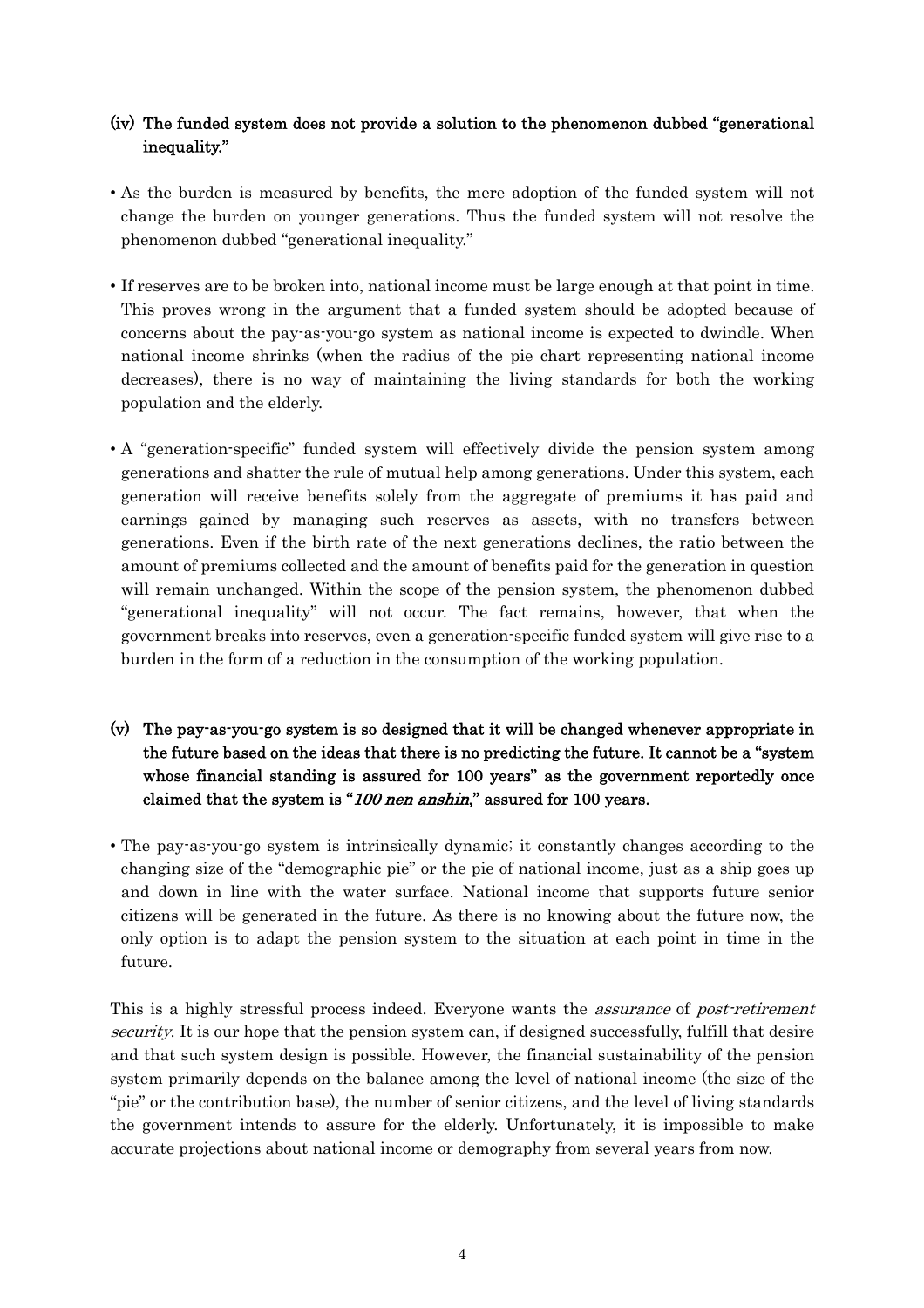• The Japanese word *anshin* generally has a connotation that "it is all right now" or that "there is no need to change anything." Thus the expression "100 nen anshin" or "100 year assurance" gives the false impression, completely inconsistent with the essence of the pay-as-you-go system, that it will continue to change flexibly in response to changes in demographic and economic aspects in the future.

The realities of the system are a far cry from what the expression "100-year assurance" suggests. Every time such realities came to light, the public became more convinced that what the government had told them was false. As a result, more and more people came to believe that the government hid the inconvenient truth and papered over the realities, and even that to believe what the government says is to bring about disaster. Along these lines, the public distrust of the pension system must have deepened.

The pay-as-you-go pension system is in constant need of change. The public needs to be ready for any such change. Why was the expression "100-year assurance" coined? If the intention was to give the public fleeting peace of mind, it was indeed a grave mistake in that it has distorted public understanding of the pension system and squandered the finite time and energy of the public.

• The process of identifying problems associated with the expression "100-year assurance" has highlighted the bothersome nature of the pay-as-you-go system. The need for constant change to accommodate the changing situation means that the government and the public need to reach a transgenerational consensus as often as necessary. Every time such an occasion arises, tremendous energy is required for a transgenerational consensus. This gives rise to the desire to "reform the system 'fundamentally' once and for all."

This desire paves the way for the slogan "fundamental reform of the pension system." This slogan sounds daring and cool. However, as far as the pay-as-you-go system—which is designed to constantly adapt to the unforeseeable changes in the environment surrounding the pension system—is concerned, there are no such magic remedies as "one-time fundamental reform" or a "cure-all that makes things better for all." This constitutes a trap into which the "argument for fundamental reform" tends to fall.

• The available energy that Japanese society has for policy debate may be rather limited. In that case, if the limited energy is wasted on the relatively unproductive debate over fundamental pension reform, little energy is left to discuss not only health care and long-term care issues stemming from the root problem of an aging population with a declining birthrate but also structural reforms aimed at increasing the size of the national income pie—the central issue to be addressed to fundamentally solve many of the problems with social security. (It is worth adding that social security is just one of the major challenges facing Japan.)

Now is the time to get out of the framework characterized by meaningless discussion and an incessant exchange of views and instead concentrate national energy on the effort to steer the nation toward a better course.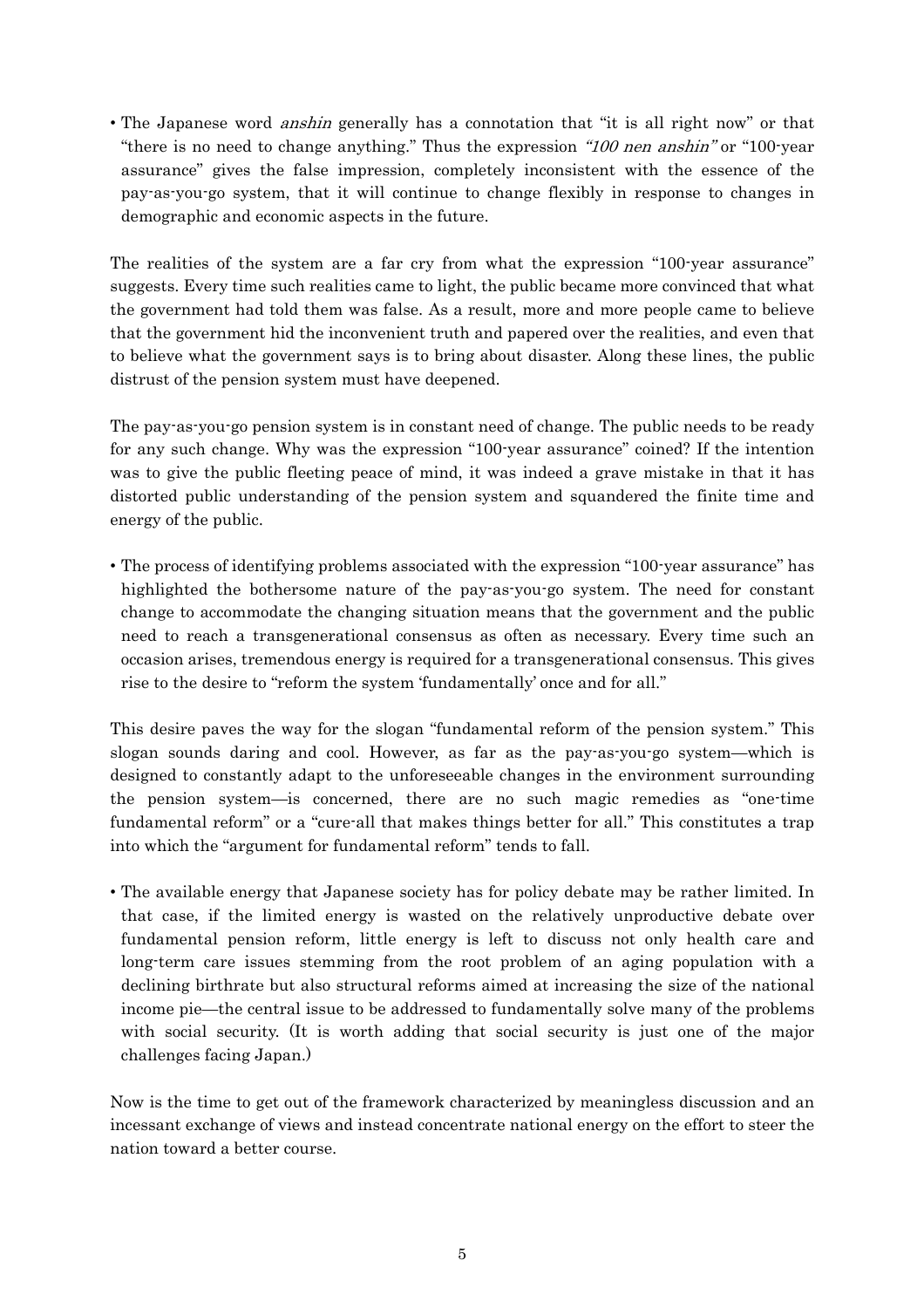## 2. Challenges Facing Media Reporting on the Pension System and What It Offered to the Public (Chapter 4)

- Media reporting on the pension system has difficulties of its own. Amid growing public distrust of the government in general, such difficulties seemingly prompted the media to choose the easy way in its reporting on the amendment of the National Pension Act in 2004, effectively contributing to increasing public distrust of the pension system in particular. It seems that many reporters and journalists thought that the pension system would not be financially viable any longer without fundamental reform. They criticized the government amendment draft, citing such reasons as "it will not address the problem that many fail to pay pension premiums" and "it is based on overoptimistic economic assumptions."
- The media toned down its criticism in its reporting on the 2014 review of the economic assumptions and finances. The government came up with eight scenarios, ranging from an overoptimistic one to a quite pessimistic one. The stereotypical media criticism that the economic assumptions are overoptimistic somewhat dissipated. Media criticism of the wide-ranging assumptions (the argument that the government should take responsibility for charting the course of action) was not so conspicuous.

In contrast, the media showed much interest in the investment yields of reserves as economic assumptions were discussed in line with the ongoing reform of the Government Pension Investment Fund (GPIF), which was part of the growth strategy of the Abe Cabinet.

Media attention, however, focused on *nominal yields*, which is of little relevance to the soundness or sustainability of pension finances; little attention was paid to the yield spread in relation to income.

The special commission that discussed the economic assumptions released a report that included some descriptions that the GPIF may have already determined the direction for changing its basic portfolio. However, the media generally failed to pay them the attention they deserved.

#### 3. How to Educate Young People about the Pension System (Chapter 5)

- A review of high school textbooks on civics shows that their descriptions of the pension and social security systems have a number of characteristics:
- (i) Textbooks explain that pension is part of social insurance.
- (ii) Textbooks explain in detail about the institutional aspect of the pension system.
- (iii) Many of the textbooks state that Japan's social security systems face a number of challenges. Some of the textbooks refer to "generational inequality" and "fundamental reform" of the pension system.
- Explanations about the pension system for high school students and the public at large put weight on the institutional aspect of the system. This involves the risk of disregarding the